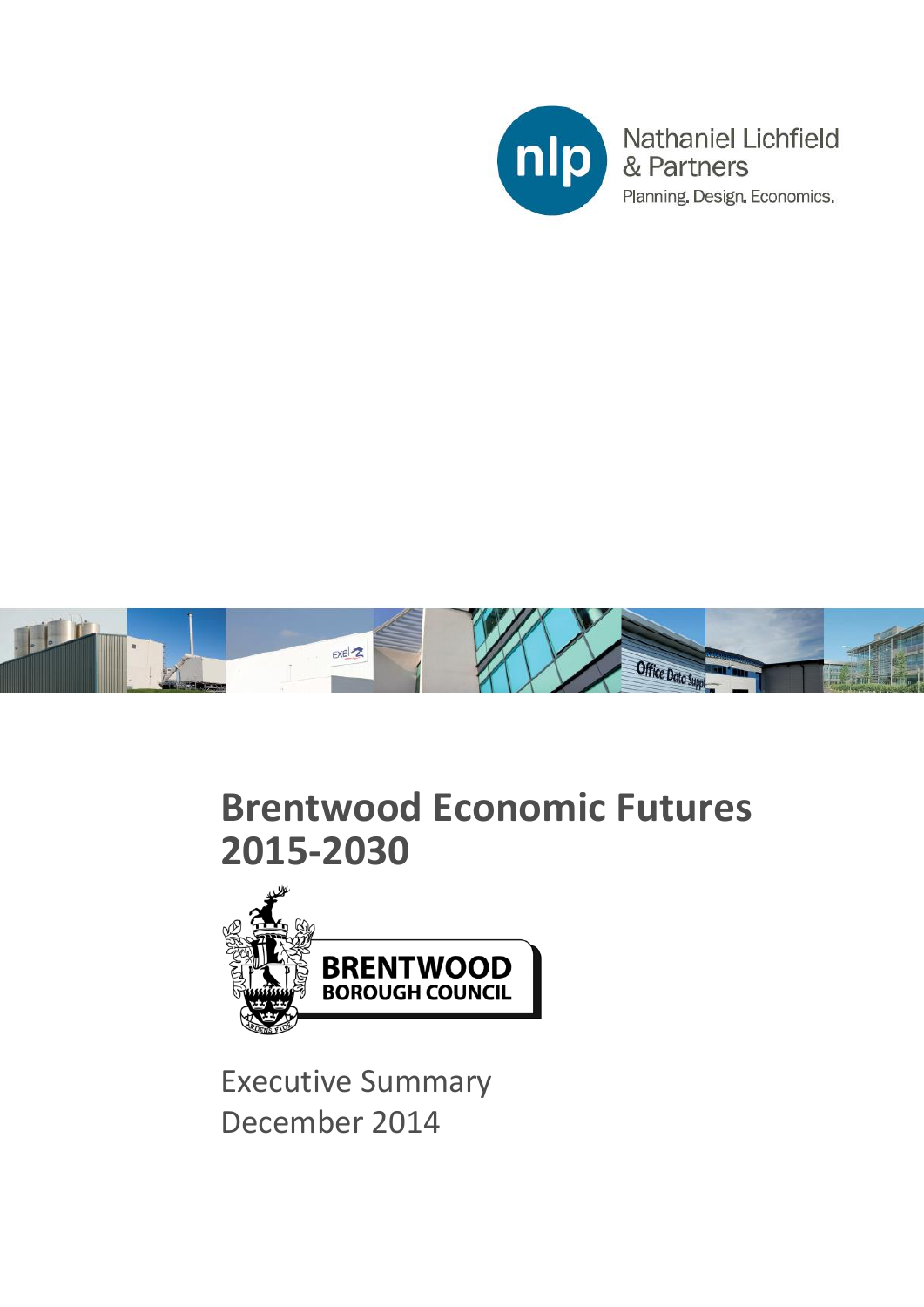## **Executive Summary**

This report has been prepared by Nathaniel Lichfield & Partners (NLP) on behalf of Brentwood Borough Council to update the economic evidence base for the Brentwood Local Development Plan (LDP). It follows the earlier Heart of Essex Economic Futures work also prepared by NLP in 2012.

The study provides economic forecasts for Brentwood Borough Council for the period 2015/16 to 2029/30 for three alternative scenarios. The study then assesses future space needs for B class employment uses (offices, industry and warehousing) implied by the various growth scenarios, and considers the balance of demand and supply for employment land in the Borough. It also provides a high level job capacity analysis of identified potential employment sites. Finally, the study considers potential policy approaches in relation to employment space for the Brentwood Borough Local Plan. It should be noted, however, that the study does not comprise a full employment land review.

The findings of the study are as follows:

- 1 Brentwood has recorded strong levels of job growth over the last 17 years (30%); the number of B Class jobs has increased by 40% over this period. Employment growth in Brentwood has been driven by consumption sectors including residential care and social work, business services, education, healthcare and construction while job losses have been recorded within public administration and defence, utilities, accommodation and food services and retail. Notably, office-based activities dominated B Class growth.
- 2 Three different scenarios of future economic growth have been considered for the period 2015/16 to 2029/2030, based on a labour demand approach which reflects economic growth forecasts and potential housing growth scenarios. These scenarios include: a baseline scenario; a scenario based on the Council's objectively assessed housing need; and, a scenario which considers this objectively assessed housing need including an uplift to account for shortfalls over the period 2012-2015 before the Local Plan is adopted.
- 3 The overall job growth associated with these scenarios range from 5,750 jobs to 7,440 jobs over the period 2015/16 to 2029/30. The growth of B Class jobs range from 1,930 jobs to 2,570 jobs. Each of these scenarios indicates a lower level of future job growth in Brentwood than has been achieved in the recent past.
- 4 The significant majority of job growth under each scenario is expected to be for office-based jobs, with some additional distribution jobs and with an anticipated decline in manufacturing jobs.
- 5 The overall space requirements related to future scenarios range from 90,040sqm to 109,950sqm of all types of B Class employment space over a 15 year period from 2015. This implies a need for between 18.45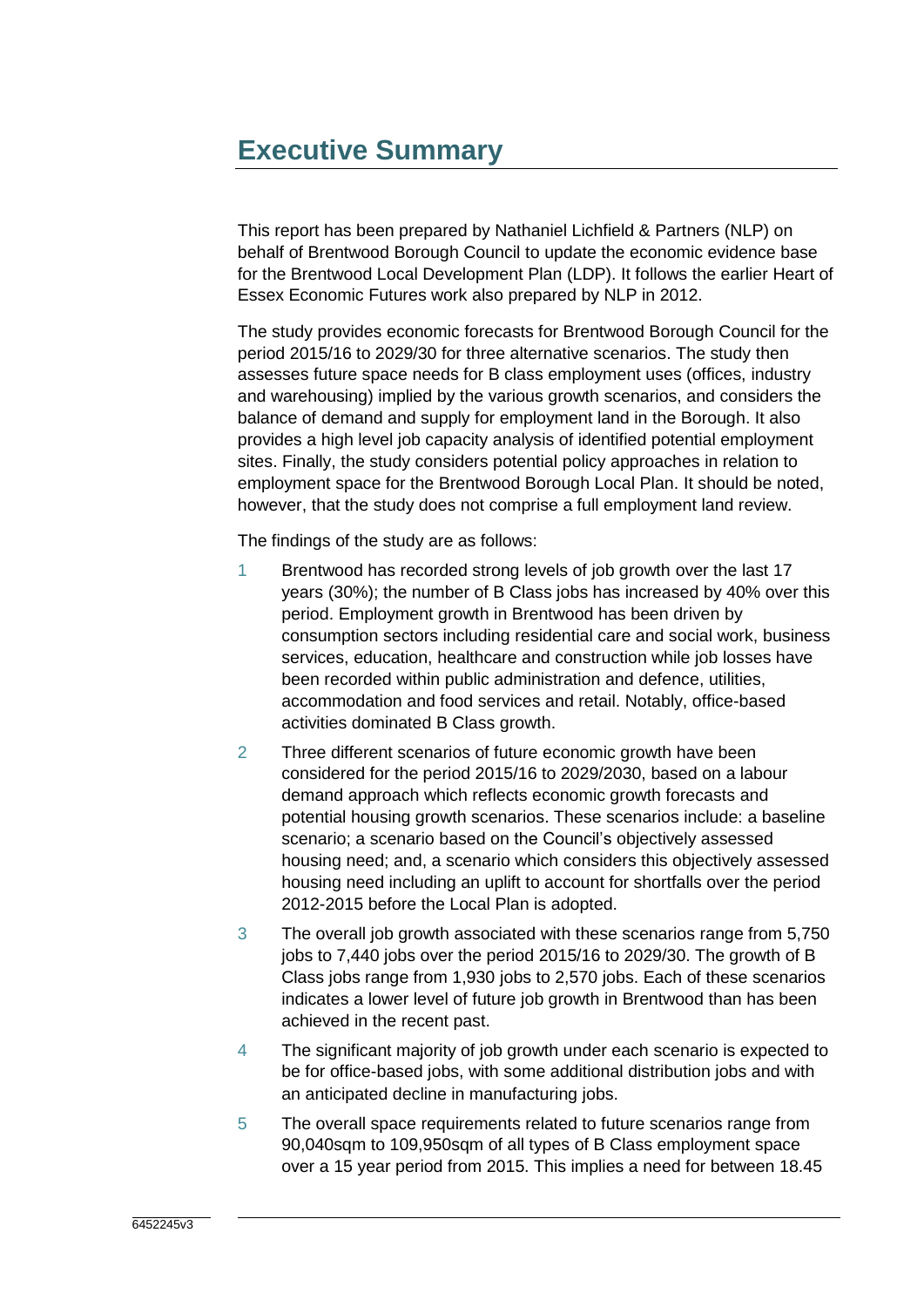hectares and 22.75 hectares of employment land. Land for warehousing and distribution comprises the greatest requirement, followed by offices, with only limited additional land for manufacturing/ light industrial uses required. This implies a need for between -2.3ha and 40.1ha of employment land in overall terms.

- 6 The Local Plan Preferred Options proposes to re-allocate 18.9 hectares of existing employment land for other land uses including housing. Should this emerge as the preferred option, incorporating the replacement of these losses in their entirety on a like-for-like basis would increase future employment land requirements to between 37.35 and 41.65 hectares.
- 7 Based on the total supply of employment space identified as available (sites with extant planning permissions, existing allocations carried forward and proposed site allocations), in quantitative terms the Borough would have sufficient land to meet future needs up to 2030 under the three growth scenarios assessed in this study. Circa 65% of new allocations relate to land proposed for allocation at Brentwood Enterprise Park.
- 8 High level job capacity analysis suggests that identified employment sites have the potential to accommodate 5,035 jobs. This implies that capacity far exceeds the requirement as indicated by each of the scenarios under consideration as part of this study. The majority of the job capacity (86%) relates to proposed allocations including Brentwood Enterprise Park.
- 9 A review of the Council's proposed site allocations and policies for employment and the economy as contained in the Local Plan 2015-2030 Preferred Options document indicates that the Council should give consideration to:
	- identifying, assessing and allocating additional sites to increase choice and widen the portfolio of potential sites having regard to market signals, and to help mitigate against the risks associated with relying on one major site (Brentwood Enterprise Park) to meet the majority of B Class needs;
	- investigating the basis on which replacement employment land needs to be provided to offset land proposed to be re-allocated for housing, including the type and scale of requirements reflecting the current mix and profile of existing businesses that operate on sites which will be impacted by the Plan; and,
	- assembling an overall employment land trajectory to determine the current availability of sites for office and industrial uses over the short, medium and long-term (structured broadly in five year periods), based on the latest information on the potential deliverability of sites which comprise the Borough's portfolio of employment land.